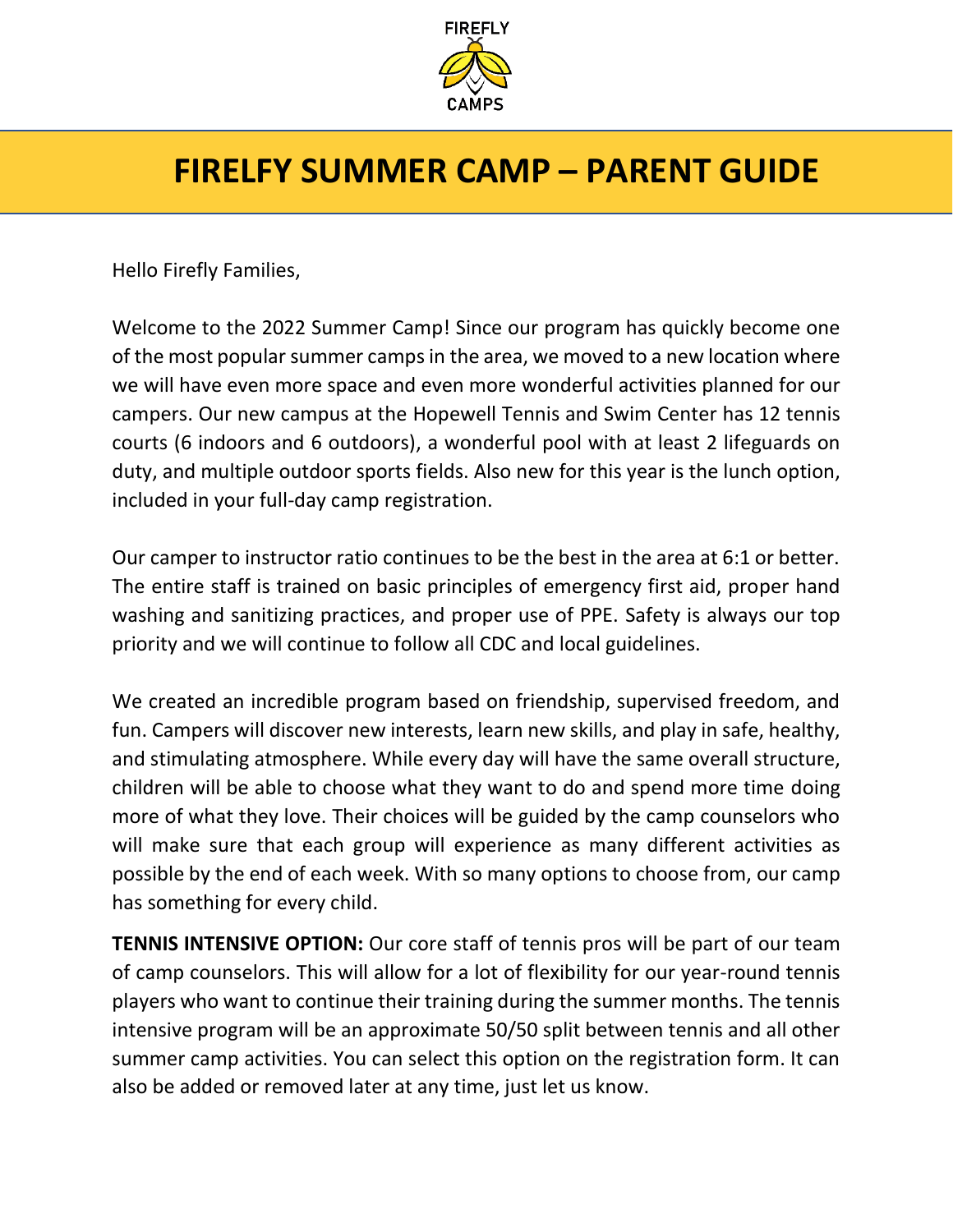

## **DAILY SCHEDULE**

| 8:00am - 8:30am   | <b>CAMPER DROP OFF</b><br><b>&amp; CAMPER ORIENTATION</b>           |
|-------------------|---------------------------------------------------------------------|
| 08:30am - 09:15am | <b>ACTIVITY PERIOD #1</b>                                           |
| 09:15am - 10:00am | <b>ACTIVITY PERIOD #2</b>                                           |
| 10:00am - 10:15am | <b>SNACK BREAK</b>                                                  |
| 10:15am - 11:00am | <b>ACTIVITY PERIOD #3</b>                                           |
| 11:00am - 11:45am | <b>ACTIVITY PERIOD #4</b>                                           |
| 11:45am - 12:00pm | <b>MORNING CAMPER PICK-UP</b>                                       |
| 11:45am - 12:30pm | <b>LUNCH BREAK (full day campers)</b>                               |
| 12:00pm - 12:30pm | <b>AFTERNOON CAMPER DROP-OFF</b><br><b>&amp; CAMPER ORIENTATION</b> |
| 12:30pm - 1:15pm  | <b>ACTIVITY PERIOD #5</b>                                           |
| 1:15pm - 2:00pm   | <b>ACTIVITY PERIOD #6</b>                                           |
| 2:00pm - 2:15pm   | <b>SNACK BREAK</b>                                                  |
| 2:15pm - 3:00pm   | <b>ACTIVITY PERIOD #3</b>                                           |
| 3:00pm - 3:45pm   | <b>ACTIVITY PERIOD #4</b>                                           |
| 3:45pm - 4:00pm   | <b>CAMPER PICK-UP</b>                                               |
| 4:00pm - 6:00pm   | AFTER CARE AVAILABLE UPON REQUEST                                   |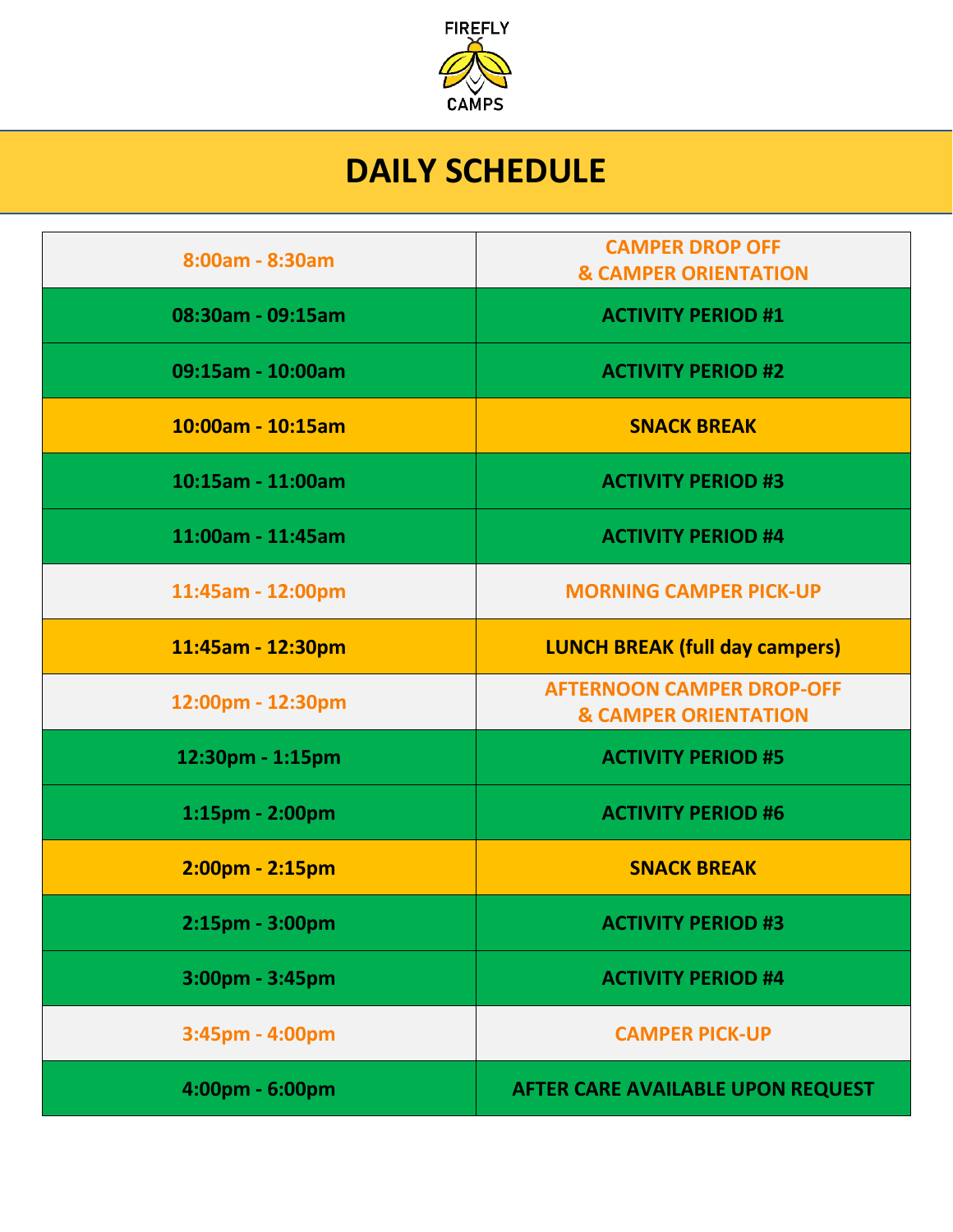

# **ACTIVITY STATIONS and EVENTS**

#### **SPORTS STATION**

Tennis, Soccer, Basketball, Softball, Badminton, Pickleball, Volleyball, Table Tennis

#### **TRADITIONAL CAMP ACTIVITIES**

Field Games, Nature Walks, Archery, Fishing, Four Square, Kickball, Arts and Crafts, Talent Shows

#### **WATER STATION**

Supervised Pool Time, Slip and Slides, Water Balloons, Noodle Races, Liquid Limbo, Water Pinatas, Belly Flop Competitions

#### **SCIENCE STATION**

STEM Projects, LEGO Engineering, Science Experiments

#### **REST STATION**

Meditation Station, Picnic Area, Tents, Forts, Free Play

Each group will rotate between stations throughout the day and by the end of each week all groups of campers will go through all the stations at least once.

#### **SPECIAL EVENTS**

Camper birthdays can be arranged upon request. Each camp week will have a special theme day and a camp-wide talent show at the end of the day on Friday.

#### **THEMES**

Carnival Day, July 4th Americana, Medieval Times, Backwards Day, Camp Olympics, Treasure Hunt, Winter in July, Superhero Day, and more!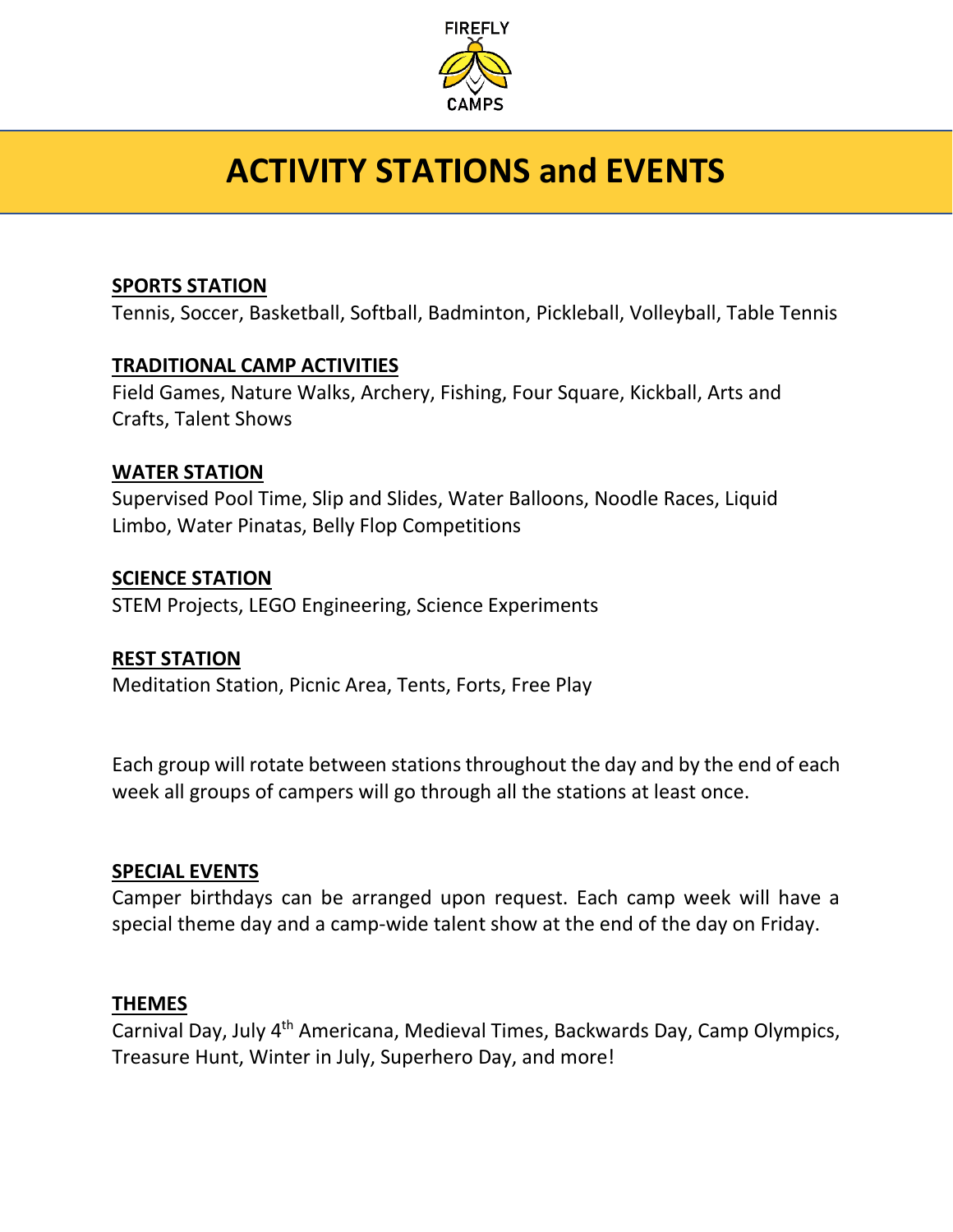

## **CAMP GUIDELINES**

### **DROP-OFF, PICK-UP, and AFTERCARE**

All arrival and dismissal times are listed in the daily schedule, please do not arrive before your designated time slot since there will be no staff members available to greet you. After care is available upon request (contact the camp director) on a daily or weekly basis. Campers who are not picked up on time will automatically join the after care program at a cost of \$20 per day.

### **WATER, FOOD, and ALLERGIES**

Lunch is included in the registration fee for a full day schedule and is only available to full day campers. All campers should bring a lot of snacks, please make sure to pack more than you think your child needs. Campers must also bring a large water container of at least 32oz which they can refill throughout the day.

#### **WEATHER**

The camp will run rain or shine. CDC and local guidelines will be followed for all outdoor and indoor activities.

#### **MAKE UPS, CREDITS, and REFUNDS**

The refund deadline for all camp registrations is May  $1<sup>st</sup>$ , after which you will still have the option of rearranging your schedule and choose different weeks in case your summer plans change. A credit will be offered only if a camp day is completely cancelled or a doctor's note is provided for a camper's absence. In the event of another mandatory shutdown you will receive a full refund for the unused portion of your payment.

#### **CONTACT**

All announcements will be made over email so please check your inbox regularly. Katerina Saskova is the camp director and she will be able to help with all on-site questions and concerns. You can reach Katerina on her cell phone 423-544-3489 or [katerina@fireflytennis.com.](mailto:katerina@fireflytennis.com) The best way to communicate is by text, please include your name and the name of the camper. For everything else you can contact Antonio by email at [antonio@fireflytennis.com](mailto:antonio@fireflytennis.com)